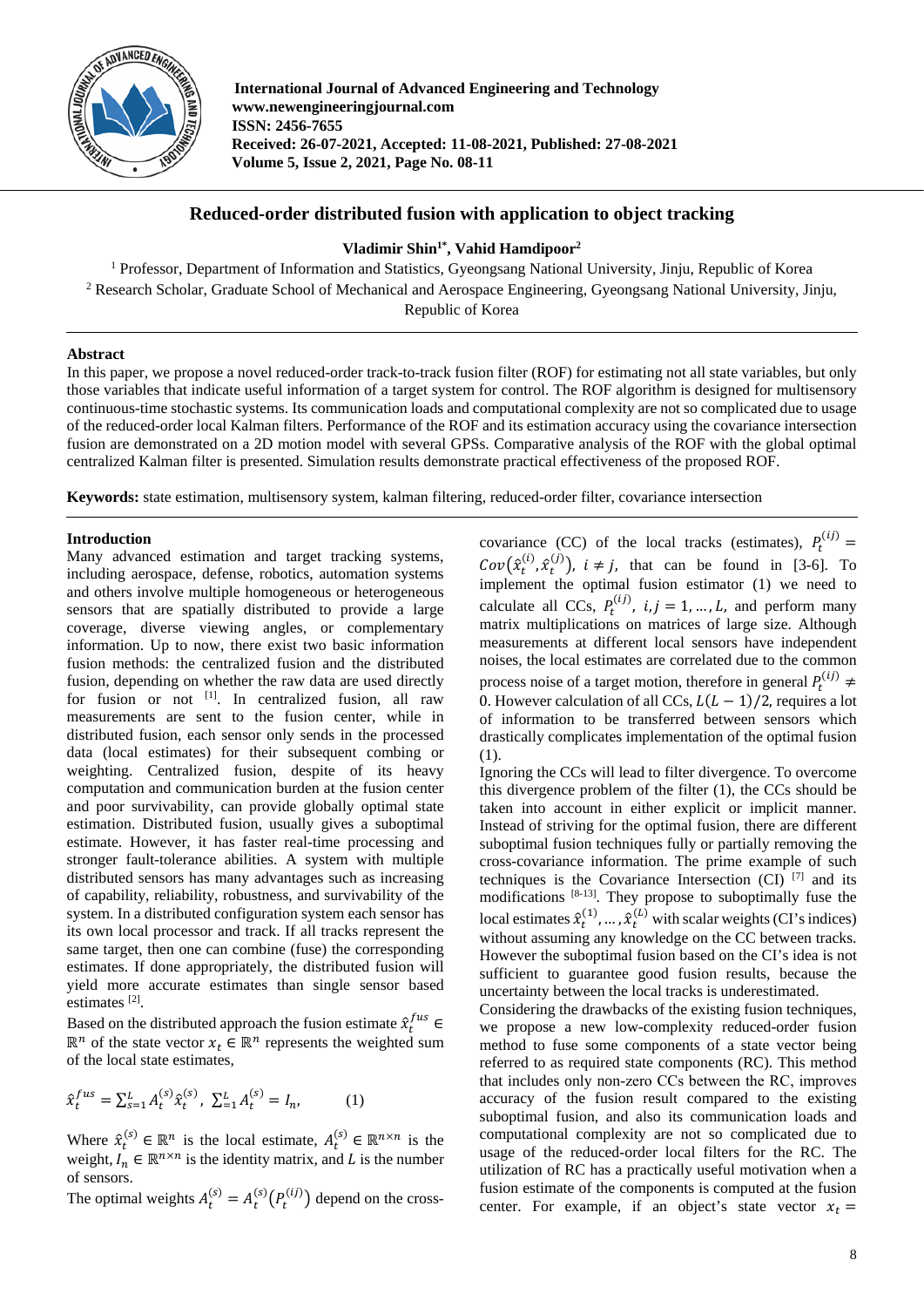$(p_t, v_t) \in \mathbb{R}^6$  consists of the position  $p_t = (x_{1,t}, x_{2,t}, x_{3,t})$ and the corresponding velocity  $v_t = (\dot{x}_{1,t}, \dot{x}_{2,t}, \dot{x}_{3,t})$ components, then  $p_t \in \mathbb{R}^3$  becomes the RC in case where the control law depends only on  $p_t$ , i.e.  $u = u(p_t)$ .

The paper is organized as follows. Problem formulation is given in Section 2. A low-complexity reduced–order filtering algorithm is presented in Section 3. A numerical example is given in Section 4. The conclusions are presented in Section 5.

### **Problem Formulation**

Consider a continuous-time linear system with  $L$  local sensors,

$$
\dot{x}_t = F_t x_t + G_t \xi_t, \ t \ge 0,\n y_t^{(i)} = H_t^{(i)} x_t + \eta_t^{(i)}, \ i = 1, ..., L,
$$
\n(2)

where  $x_t \in \mathbb{R}^n$  is the state vector,  $y_t^{(l)} \in \mathbb{R}^{m_l}$  is the measurement vector from the *i*th sensor,  $\xi_t \in \mathbb{R}^q$  and  $\eta_t^{(1)} \in \mathbb{R}^q$  $\mathbb{R}^{m_i}$  represent zero-mean white Gaussian noises with covariances  $Cov(\xi_t, \xi_s) = Q_t \delta_{t-s}$  and  $Cov(\eta_t^{(l)}, \eta_s^{(l)}) =$  $\delta_{t-s} R_t^{(1)}$ , respectively, and  $\delta_t$  is the Dirac delta function. We also assume that the initial state  $x_0 \sim \mathbb{N}(m_0, P_0)$ , process noise  $\xi_t$ , and measurement errors  $\eta_t^{(1)}, \dots, \eta_t^{(L)}$  are mutually uncorrelated.

We are interested in the fusion estimation not all components  $x_1, ..., x_n$ , of the state vector but only  $\ell$  of them  $(\ell \leq n)$ , using the overall sensor measurements  $Y_0^t =$  $\{y_s^{(1)},..., y_s^{(L)}: s \in [0, t]\}$ . As we already mentioned, the part of  $\ell$  components represents the RC. Without loss of generality it is possible to consider the first  $\ell$  components  $x_1, ..., x_\ell$  of a state vector as the RC,  $U_t \in \mathbb{R}^\ell$ , i.e.,

$$
x_t = \begin{bmatrix} U_t \\ V_t \end{bmatrix} \in \mathbb{R}^n, \ U_t = \begin{bmatrix} x_{1,t} \\ x_{2,t} \\ \vdots \\ x_{\ell,t} \end{bmatrix}, \ V_t = \begin{bmatrix} x_{\ell+1,t} \\ x_{\ell+2,t} \\ \vdots \\ x_{n,t} \end{bmatrix}, \ t > 0. \ (3)
$$

So, our goal is to find the optimal fusion filter (estimator),  $\hat{U}_t^{ROF}$ , for the RC  $U_t \in \mathbb{R}^l$ .

*Remark*: At  $\ell < n$  we have the reduced-order fusion filter («ROF**»**).

According to the distributed approach the fusion estimate  $\hat{U}_t^{ROF}$  represents the following weighted sum,

$$
\widehat{U}_{t}^{ROF} = \sum_{i=1}^{L} W_{t}^{(i)} \widehat{U}_{t}^{(i)}, \ \sum_{i=1}^{L} W_{t}^{(i)} = I_{\ell}, \tag{4}
$$

where  $\hat{U}_t^{(1)}, \dots, \hat{U}_t^{(L)} \in \mathbb{R}^{\ell}$  are the local estimates of the RC  $U_t$ in (3) with the corresponding unknown lower dimension  $\ell \times$  $\ell$  matrix weights  $W_t^{(1)}$ , ...,  $W_t^{(L)}$ .

The minimum mean square error (MMSE) approach is applied to find the optimal weights.

Further, we present the novel low-complexity ROF for the linear multisensory system (2).

### **Low-Complexity ROF for Linear Multisensory Systems**

The local Kalman estimate  $\hat{x}_t^{(1)}$  of the state  $x_t$  and the corresponding covariance  $P_t^{(u)} = Cov(\hat{x}_t^{(v)}, \hat{x}_t^{(v)})$  are calculated using the continuous Kalman filter (KF) equations [14, 15],

$$
\begin{cases}\n\dot{\hat{\chi}}_t^{(i)} = F_t \hat{\chi}_t^{(i)} + K_t^{(i)} (y_t^{(i)} - H_t^{(i)} \hat{\chi}_t^{(i)}), \ \hat{\chi}_0^{(i)} = m_0, \\
\dot{P}_t^{(ii)} = F_t P_t^{(ii)} + P_t^{(ii)} F_t^T + \tilde{Q}_t, \ P_0^{(ii)} = P_0, \\
K_t^{(i)} = P_t^{(ii)} H_t^{(i)^T} R_t^{(i)^{-1}}, \ \tilde{Q}_t = G_t Q_t G_t^T.\n\end{cases} \tag{5}
$$

Then we have the following result.

**Theorem** («MMSE Weights for ROF»). *For the linear multisensory system (2) the optimal MMSE weights*   $W_t^{(1)}$ , ...,  $W_t^{(L)}$  for the reduced-order fusion filter (4) can be *explicitly written down as*

$$
\mathbb{W}_{t} = (\mathbb{I}_{\ell}^{T} \mathbb{C}_{t}^{-1} \mathbb{I}_{\ell})^{-1} \mathbb{I}_{\ell}^{T} \mathbb{C}_{t}^{-1},
$$
\n
$$
\mathbb{C}_{t} = \begin{bmatrix} C_{t}^{(11)} & \cdots & C_{t}^{(1L)} \\ \vdots & \ddots & \vdots \\ C_{t}^{(L1)} & \cdots & C_{t}^{(LL)} \end{bmatrix} \in \mathbb{R}^{\ell L \times \ell L}
$$
\n(6)

where

$$
\mathbb{W}_t = [W_t^{(1)} \dots W_t^{(L)}] \in \mathbb{R}^{\ell \times \ell L},
$$

$$
\mathbb{I}_\ell = [I_\ell \cdots I_\ell]^T \in \mathbb{R}^{\ell L \times \ell}.
$$

Here the covariance  $C_t^{(1)}$  and cross-covariance  $C_t^{(1)}$  represent the  $\ell \times \ell$  submatrices lying in the upper left corner of  $P_t^{(1)}$ and  $P_t^{(1)}$ , respectively. Moreover  $P_t^{(1)}$  satisfies (5) and  $P_t^{(1)}$  is described by the Riccati-like differential equations  $[16]$ ,

$$
\dot{P}_t^{(ij)} = (F_t - K_t^{(i)} H_t^{(i)}) P_t^{(ij)} + P_t^{(ij)} (F_t - K_t^{(j)} H_t^{(j)})^T \n+ \tilde{Q}_t, \quad P_t^{(ij)} = P_0, \quad i, j = 1, \dots, L, \quad i \neq j.
$$
\n(7)

*Proof of Theorem*. The MMSE criterion and the ROF covariance take the form

$$
\min_{\mathbb{W}_{t}^{1} \in I_{\ell}} \mathbb{E} \left\| U_{t} - \widehat{U}_{t}^{R0F} \right\|^{2} = \min_{\mathbb{W}_{t}^{1} \in I_{\ell}} P_{t}^{R0F}, \quad P_{t}^{R0F} = \mathbb{E} \left[ e_{t}^{R0F} (e_{t}^{R0F})^{T} \right],
$$
\n
$$
P_{t}^{R0F} = \mathbb{E} \left[ \sum_{i,j=1}^{L} W_{t}^{(i)} e_{u,t}^{(i)} \left( W_{t}^{(j)} e_{u,t}^{(j)} \right)^{T} \right] = \mathbb{W}_{t} \mathbb{C}_{t} \mathbb{W}_{t}^{T}, \quad e_{u,t}^{(i)} = U_{t} - \widehat{U}_{t}^{(i)}, \tag{8}
$$

Where  $\mathbb{C}_t \in \mathbb{R}^{\ell L \times \ell L}$  is the block matrix, and  $C_t^{(1)}$  =  $Cov(\widehat{U}_t^{(t)}, \widehat{U}_t^{(j)})$ .

The Lagrange function  $\mathcal{L}_k$  is defined as

$$
\mathcal{L}_t = tr(\mathbb{W}_t \mathbb{C}_t \mathbb{W}_t^T) + tr[\Lambda(\mathbb{W}_t \mathbb{I}_\ell - I_\ell)],
$$
\n(9)

Where  $\Lambda \in \mathbb{R}^{\ell \times \ell}$  is the Lagrange multiplier.

Differentiate  $(9)$  with respect to W and setting the obtained result to be zero we get

$$
\frac{\partial \mathcal{L}_t}{\partial \mathbb{W}_t} = 2\mathbb{W}_t \mathbb{C}_k + \Lambda^T \mathbb{I}_\ell^T = 0.
$$
 (10)

Combining (10) with the constraint  $W_t \mathbb{I}_{\ell} = I_{\ell}$  we obtain the explicit solution,

$$
\mathbb{W}_t = (\mathbb{I}_\ell^T \mathbb{C}_t^{-1} \mathbb{I}_\ell)^{-1} \mathbb{I}_\ell^T \mathbb{C}_t^{-1}, \ \frac{1}{2} \Lambda^T = -(\mathbb{I}_\ell^T \mathbb{C}_t^{-1} \mathbb{I}_\ell)^{-1}.
$$
 (11)

This completes the derivation of (6).

## **Numerical Example: 2D Object Tracking with Random Velocity**

In this section, the performance of the proposed ROF is evaluated for a linear dynamical model with multisensory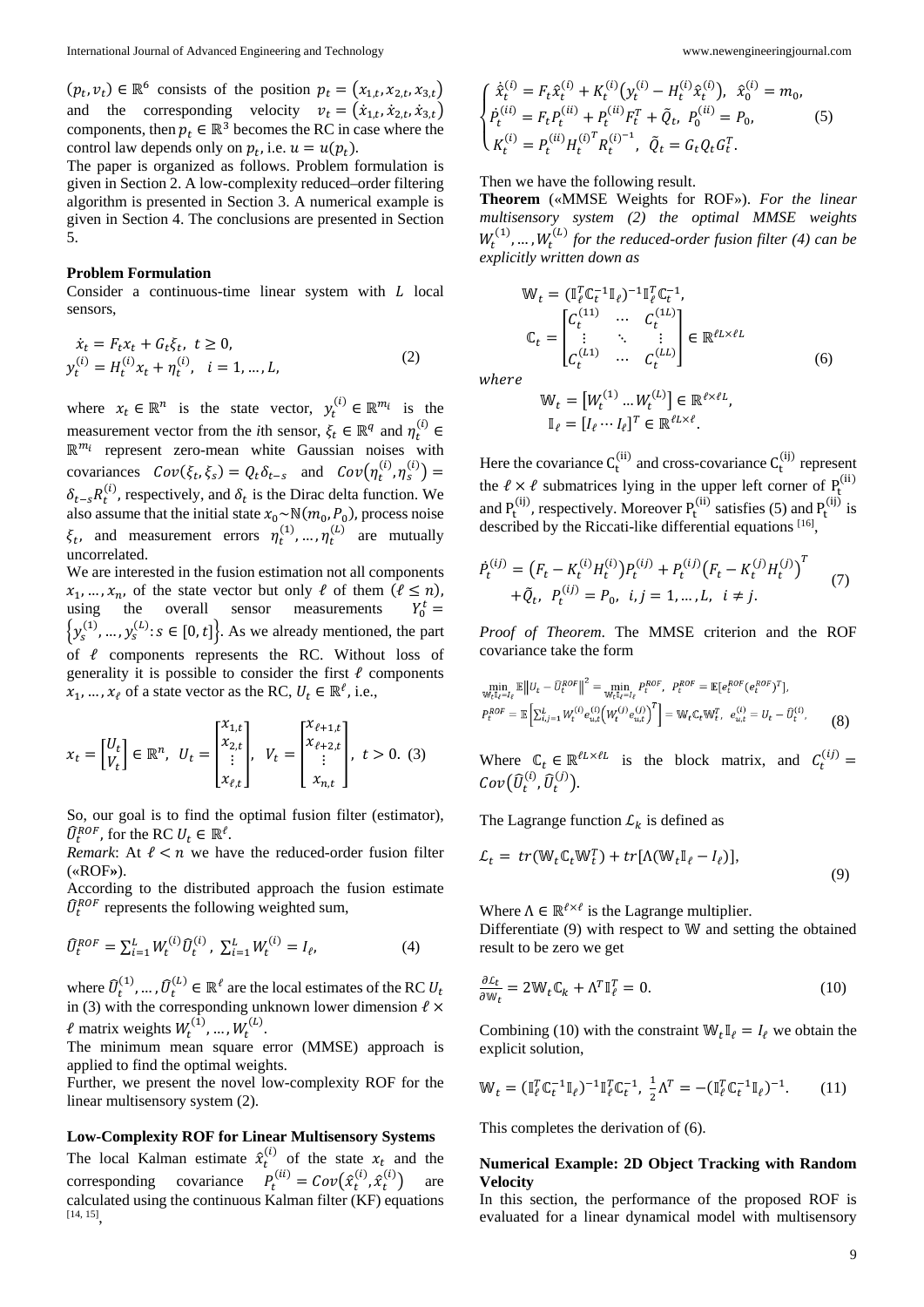#### measurements.

Consider a nearly constant velocity model which is given by

$$
\dot{x}_t = Fx_t + G\xi_t, \ t \in [0,1], \ x_0 \sim \mathbb{N}(m_0, P_0), \nF = \begin{bmatrix} 0 & 0 & 1 & 0 \\ 0 & 0 & 0 & 1 \\ 0 & 0 & 0 & 0 \\ 0 & 0 & 0 & 0 \end{bmatrix}, \ G = \begin{bmatrix} 0 & 0 \\ 0 & 0 \\ 1 & 0 \\ 0 & 1 \end{bmatrix}, \ \xi_t \sim \mathbb{N}(0, Q). \tag{12}
$$

Here  $x_t \in \mathbb{R}^4$  is the state of the object being defined as  $x_t^T =$  $[p_t^T, v_t^T]$ , where  $p_t = [x_{1,t}, x_{2,t}]^T$  and  $v_t = [x_{3,t}, x_{4,t}]^T$  denote the Cartesian position and the corresponding velocity on the horizontal plane, and  $\xi_t = [\xi_{1,t}, \xi_{2,t}]^T$  is a white noise being used to model unknown unwanted accelerations, turbulence, wind disturbance and so on, with an appropriate intensity matrix  $Q = diag(q_1, q_2)$ , which is a design parameter.

Assume that GPS sensors collect information about the object position  $p_t$ . Then the multisensory measurement model takes the form,

$$
y_t^{(i)} = \begin{bmatrix} y_{1,t}^{(i)} \\ y_{2,t}^{(i)} \end{bmatrix} = H^{(i)} x_t + \begin{bmatrix} \eta_{1,t}^{(i)} \\ \eta_{2,t}^{(i)} \end{bmatrix}, H^{(i)} = \begin{bmatrix} 1 & 0 & 0 & 0 \\ 0 & 1 & 0 & 0 \end{bmatrix},
$$
  
\n $i = 1, ..., L,$  (13)

Where  $\eta_t^{(i)}$  is a white noise with an intensity  $R^{(i)} =$ 

$$
diag(r_1^{(i)}, r_2^{(i)}), i = 1, \dots, L.
$$

Our interest is in fusing the estimates of the object position only. In this case the position is chosen as the RC,  $U_t$  =  $p_t \in \mathbb{R}^2$  with  $\ell = 2$ , and the velocity components are ignored in the fusion process. The position  $p_t \in \mathbb{R}^2$  is estimated using the centralized KF (CKF), and two fusion filters ROF Eq.(4) with  $\ell = 2$ , and the CI filter [7], respectively, for the purpose of comparison.

### *Scenario A*

Here we compare three filters CKF, ROF and CI including both identical and different sensors with  $L = 3$ . The values of model parameters, noise covariances and initial conditions are selected as below:

$$
m_0 = [10, 10, 2, 2]^T; \ P_0 = I_4; \ Q = \begin{bmatrix} 1 & 0 \\ 0 & 2 \end{bmatrix};
$$
  

$$
R^{(1)} = R^{(2)} = R^{(3)} = \begin{bmatrix} 1 & 0 \\ 0 & 1 \end{bmatrix}; \ R^{(4)} = \begin{bmatrix} 0.1 & 0 \\ 0 & 0.1 \end{bmatrix}.
$$
 (14)

We consider the effect of replacing one sensor with a more accurate one. In Fig.1, the mean-square error (MSE),  $J_t$  =  $\mathbb{E} ||p_t - \hat{p}_t||^2$ , is depicted for two measurement cases: the first includes three identical sensors  $R^{(1)} = R^{(2)} = R^{(3)}$  (Case 1), and in the second one the third sensor  $R^{(3)}$  is replaced with a more accurate one  $R^{(4)} \ll R^{(1)} = R^{(2)}$  (Case 2).



**Fig 1:** Comparison of MSEs for 2D motion using CKF, ROF and CI filter.

### Comments on Fig.1 are in order.

- The MSEs in Case 2 are less than in Case 1 for all filters. That confirms the natural fact that replacing the third sensor  $(R^{(3)})$  with a more accurate one  $(R^{(4)} \ll R^{(3)})$ decreases the estimation error.
- In Case 1 the MSEs  $J_t^{ROF}$  and  $J_t^{CI}$  are equal due to the fact that the weight matrices in the are equal for identical sensors.
- In Case 2 the relative errors  $\Delta J_t(\%) = |(J_t J_t^{CKF})|$  $J_t^{CKF}$  | × 100% for the ROF and CI are  $\Delta f_t^{ROF} = 5.9\%$ and  $\Delta J_t^{CI} = 15.2\%$  for  $t > 0.2$ , respectively. The difference between  $J_t^{CKF}$  and  $J_t^{ROF}$  is negligible, i.e.,  $J_t^{CKF} \approx J_t^{ROF}$ . It is shown that the ROF is slightly worse than the CKF, but it computational complexity is lower than of the CKF.

### *Scenario B*

In scenario *B* we compare the performance of the CKF, ROF and CI through the Monte Carlo simulation with the three sensors  $R^{(4)} \ll R^{(1)} = R^{(2)}$  for Case 2. The estimated trajectories  $\hat{p}_t = (\hat{x}_{1,t}, \hat{x}_{2,t})$  are plotted for the three filters in Fig.2. The average MSE for position over the time interval  $t_k \in [t_{k_1}, t_{k_2}]$  is defined as

$$
\bar{J}[t_{k_1}, t_{k_2}] = \frac{1}{k_2 - k_1 + 1} \sum_{k=k_1}^{k_2} ||p_{t_k} - \hat{p}_{t_k}||^2, \qquad (15)
$$

Where  $p_{t_k} = (x_{1,t_k}, x_{2,t_k})$  is the reference (true) trajectory. Fig.2 shows that the CKF and ROF trajectories are quite close, and both are better than the CI trajectory. This is also confirmed by the values of the average MSEs,  $\bar{J}^{CKF}$  = 0.0414,  $\bar{J}^{ROF} = 0.0419$ , and  $\bar{J}^{CI} = 0.0474$  within the interval  $t_k \in [0,1]$ . So it is clearly seen that the ROF for the 2D model performs quite comparable to CKF.